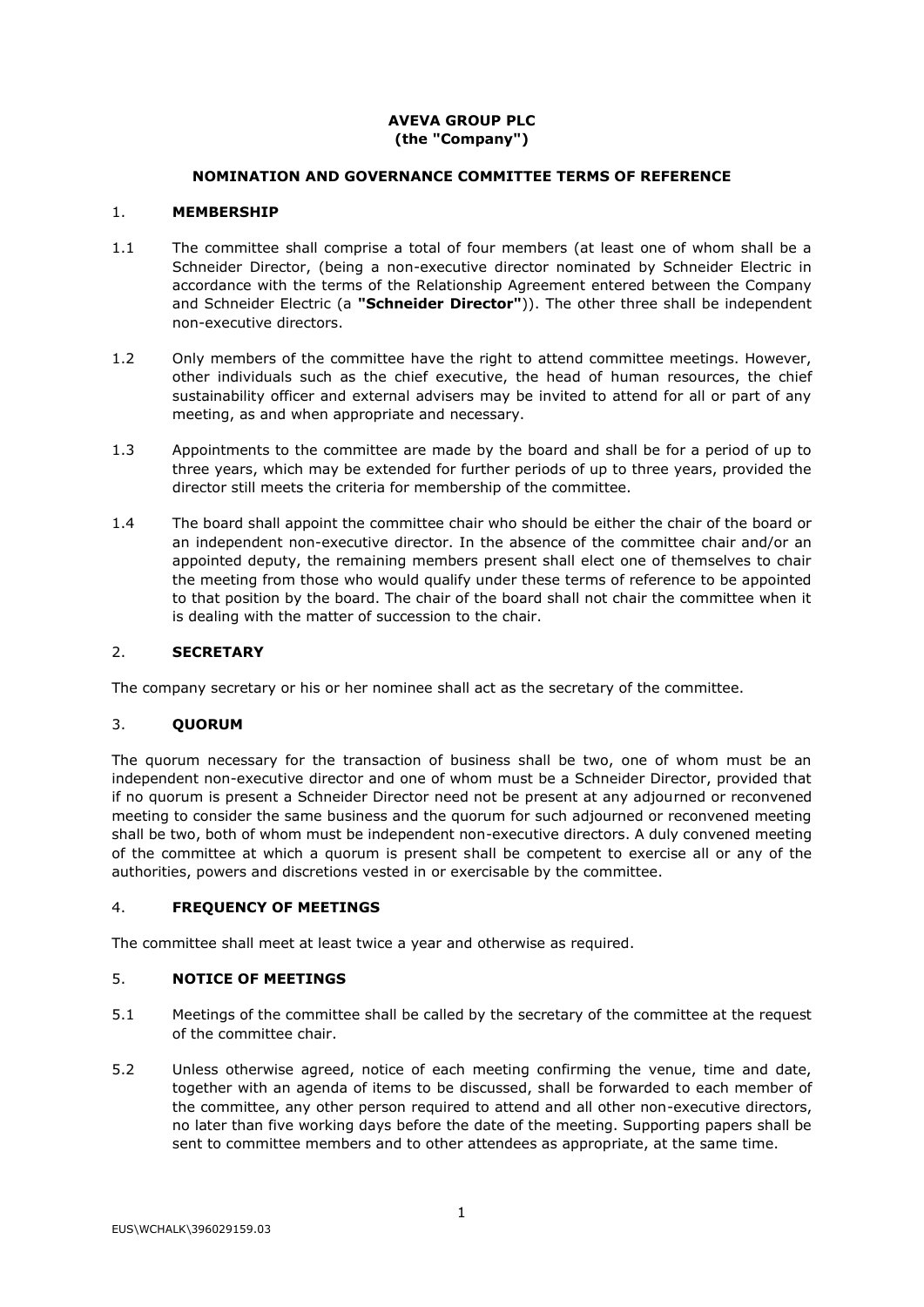- 5.3 Shorter notice and/or late submission of supporting papers will be permitted at the discretion of the committee chair.
- 5.4 Notices, agendas and supporting papers can be sent in electronic form instead of in hard copy where the recipient has agreed to receive documents electronically and where circumstances permit such delivery.
- 5.5 The committee may hold meetings by telephone or using any other method of electronic communication whereby the participants are able to communicate effectively with each other, and may take decisions without a meeting by unanimous written consent, when deemed necessary or desirable by the committee chair.

#### 6. **MINUTES OF MEETINGS**

- 6.1 The committee chair shall nominate a minute taker, the minute taker shall minute the proceedings and resolutions of all committee meetings, including the names of those present and in attendance.
- 6.2 Draft minutes of committee meetings shall be circulated promptly to all members of the committee. Once approved, minutes should be circulated to all other members of the board unless in the opinion of the committee chair it would be inappropriate to do so.

# 7. **ANNUAL GENERAL MEETING**

The committee chair should attend the annual general meeting to answer any shareholder questions on the committee's activities.

#### 8. **DUTIES**

The committee should carry out the duties below for the parent company, major subsidiary undertakings and the group as a whole, as appropriate.

Taking into account recommendations of the Executive ESG Committee where appropriate, the committee shall:

- 8.1 regularly review the structure, size and composition (including the skills, knowledge, experience and diversity) of the board and make recommendations to the board with regard to any changes;
- 8.2 give full consideration to succession planning for directors and other senior executives in the course of its work, taking into account the challenges and opportunities facing the Company, the skills and expertise needed on the board in the future and the development of a diverse pipeline for succession;
- 8.3 keep under review the leadership needs of the organisation, both executive and nonexecutive, with a view to ensuring the continued ability of the organisation to compete effectively in the marketplace;
- 8.4 keep up to date and fully informed about strategic issues and commercial changes affecting the Company and the market in which it operates;
- 8.5 be responsible for identifying and nominating for the approval of the board, candidates to fill board vacancies as and when they arise (taking into account the right of Schneider Electric to nominate non-executive director(s) for appointment to the board as detailed in the Relationship Agreement);
- 8.6 before any appointment is made by the board, evaluate the balance of skills, knowledge, experience and diversity on the board, and, in the light of this evaluation prepare a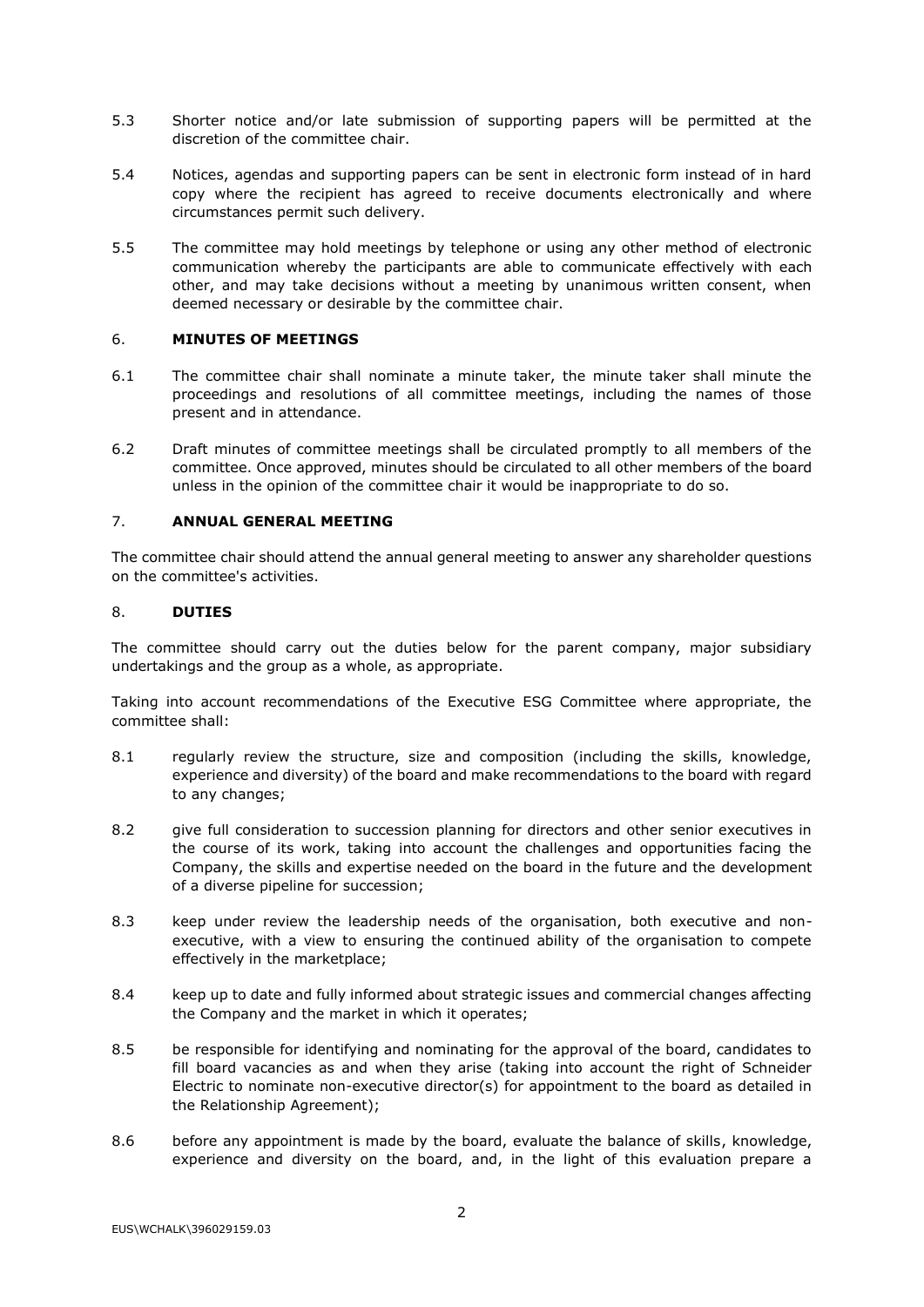description of the role and capabilities required for a particular appointment. In identifying suitable candidates, the committee shall:

- (a) use open advertising or the services of external advisers to facilitate the search;
- (b) consider candidates from a wide range of backgrounds; and
- (c) consider candidates on merit and against objective criteria and with due regard for the benefits of diversity on the board, including gender, taking care that appointees have enough time available to devote to the position;
- 8.7 for the appointment of a chair, the committee should prepare a job specification, including the time commitment expected. A proposed chair's other significant commitments should be disclosed to the board before appointment and any changes to the chair's commitments should be reported to the board as they arise;
- 8.8 prior to the appointment of a director, the proposed appointee should be required to disclose any other business interests that may result in a conflict of interest and be required to report any future business interests that could result in a conflict of interest;
- 8.9 ensure that on appointment to the board, non-executive directors receive a formal letter of appointment setting out clearly what is expected of them in terms of time commitment, committee service and involvement outside board meetings;
- 8.10 review the results of the board performance evaluation process that relate to the composition of the board;
- 8.11 review annually the time required from non-executive directors. Performance evaluation should be used to assess whether the non-executive directors are spending enough time to fulfil their duties;
- 8.12 oversee the group's environmental, social, governance (**"ESG"**) and sustainability strategy and priorities, framework and roadmap and review progress updates from the Executive ESG Committee as appropriate;
- 8.13 assess the group's performance against relevant ESG and sustainability measures and targets; and
- 8.14 work and liaise as necessary with all other board committees.

Taking into account recommendations from the Executive ESG Committee where appropriate, the committee shall also make recommendations to the board concerning:

- 8.15 formulating plans for succession for both executive and non-executive directors and in particular for the key roles of chair of the board and chief executive;
- 8.16 suitable candidates for the role of senior independent director;
- 8.17 membership of the audit and remuneration committees, and any other board committees as appropriate, in consultation with the chairs of those committees;
- 8.18 the re-appointment of any non-executive director at the conclusion of their specified term of office having given due regard to their performance and ability to continue to contribute to the board in the light of the knowledge, skills and experience required;
- 8.19 the re-election by shareholders of directors under the annual re-election provisions of the UK Corporate Governance Code or the retirement by rotation provisions in the Company's articles of association, having due regard to their performance and ability to continue to contribute to the board in the light of the knowledge, skills and experience required, the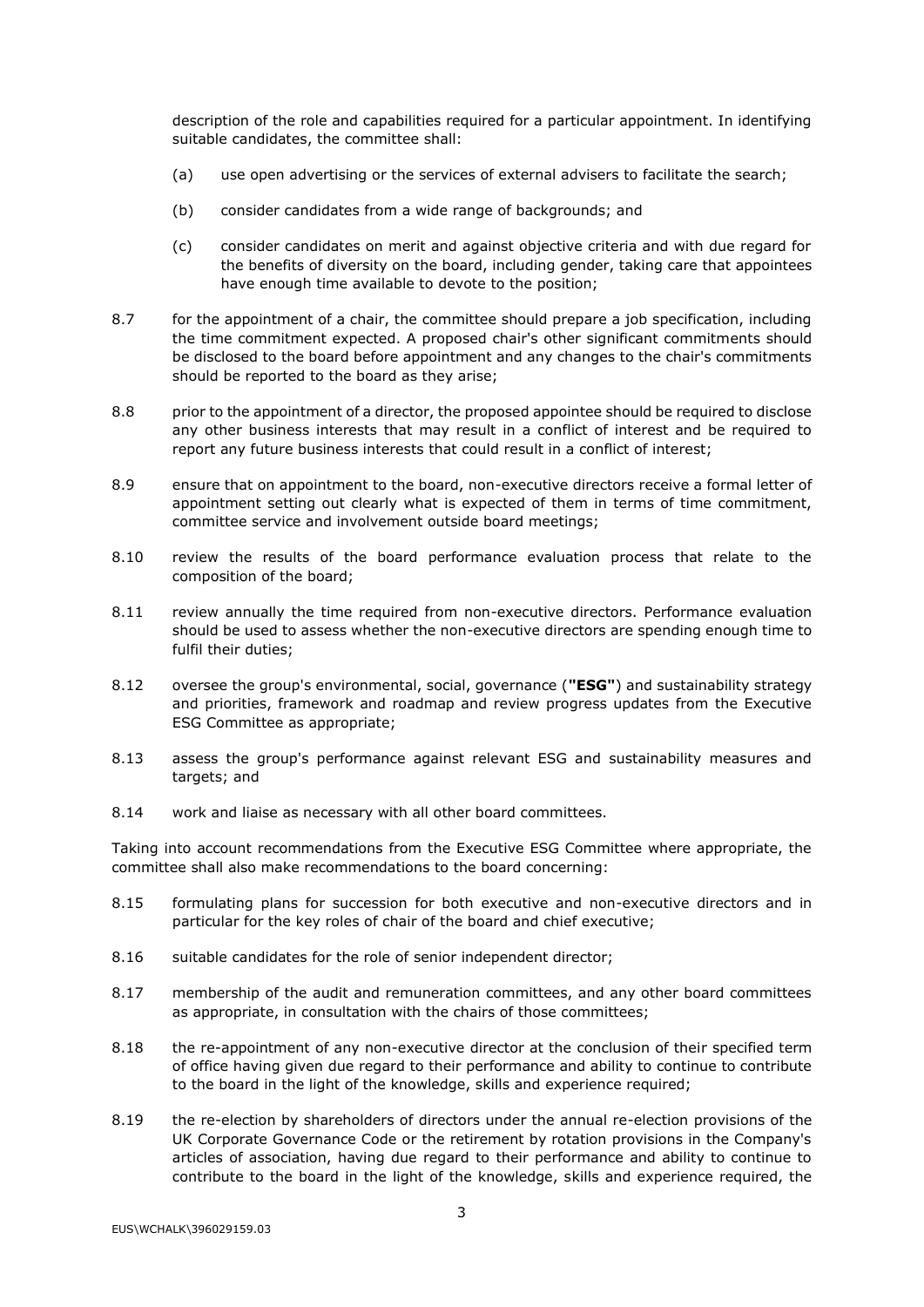need for progressive refreshing of the board (particularly in relation to directors being reelected for a term beyond six years), and the requirement under the Relationship Agreement for the Company to procure, so far as it is legally able to do so, that each Schneider Director be recommended for re-election at each general meeting of the Company at which that Schneider Director is required to retire and seek re-election;

- 8.20 any matters relating to the continuation in office of any director at any time including the suspension or termination of service of an executive director as an employee of the Company subject to the provisions of the law and their service contract;
- 8.21 the appointment of any director to executive or other office;
- 8.22 the group's ESG and sustainability strategy and priorities, framework and roadmap including, where appropriate, suggesting relevant measures of performance and changes to the group's ESG governance principles;
- 8.23 changes to engagement mechanisms with the workforce and other key stakeholders as well as to workforce policies and practices;
- 8.24 the content of the Company's Modern Slavery Act 2015 statement, the group's sustainability report and other ESG-related statements and disclosures; and
- 8.25 the content of the group's ESG-related policies.

#### 9. **REPORTING RESPONSIBILITIES**

- 9.1 The committee chair shall report to the board on its proceedings after each meeting on all matters within its duties and responsibilities.
- 9.2 The committee shall make whatever recommendations to the board it deems appropriate on any area within its remit where action or improvement is needed.
- 9.3 The committee shall produce a report to be included in the Company's annual report about its activities, the process used in relation to appointments, its approach to succession planning and how both support developing a diverse pipeline, how the board evaluation has been conducted, the nature and extent of an external evaluator's contact with the board and individual directors, the outcomes and actions taken, and how it has or will influence board composition, the policy on diversity and inclusion, its objectives and linkage to Company strategy, how it has been implemented and progress on achieving the objectives and the gender balance of those in the senior management and their direct reports.
- 9.4 If an external search consultancy has been engaged, it shall be identified in the annual report alongside a statement about any other connection it has with the Company or with individual directors.

### 10. **OTHER MATTERS**

The committee shall:

- 10.1 have access to sufficient resources in order to carry out its duties, including access to the company secretariat for assistance as required;
- 10.2 be provided with appropriate and timely training, both in the form of an induction programme for new members and on an ongoing basis for all members;
- 10.3 give due consideration to laws and regulations, the provisions of the UK Corporate Governance Code and the requirements of the Financial Conduct Authority's Listing Rules, Prospectus Rules and Disclosure Guidance and Transparency Rules and any other applicable rules, as appropriate;